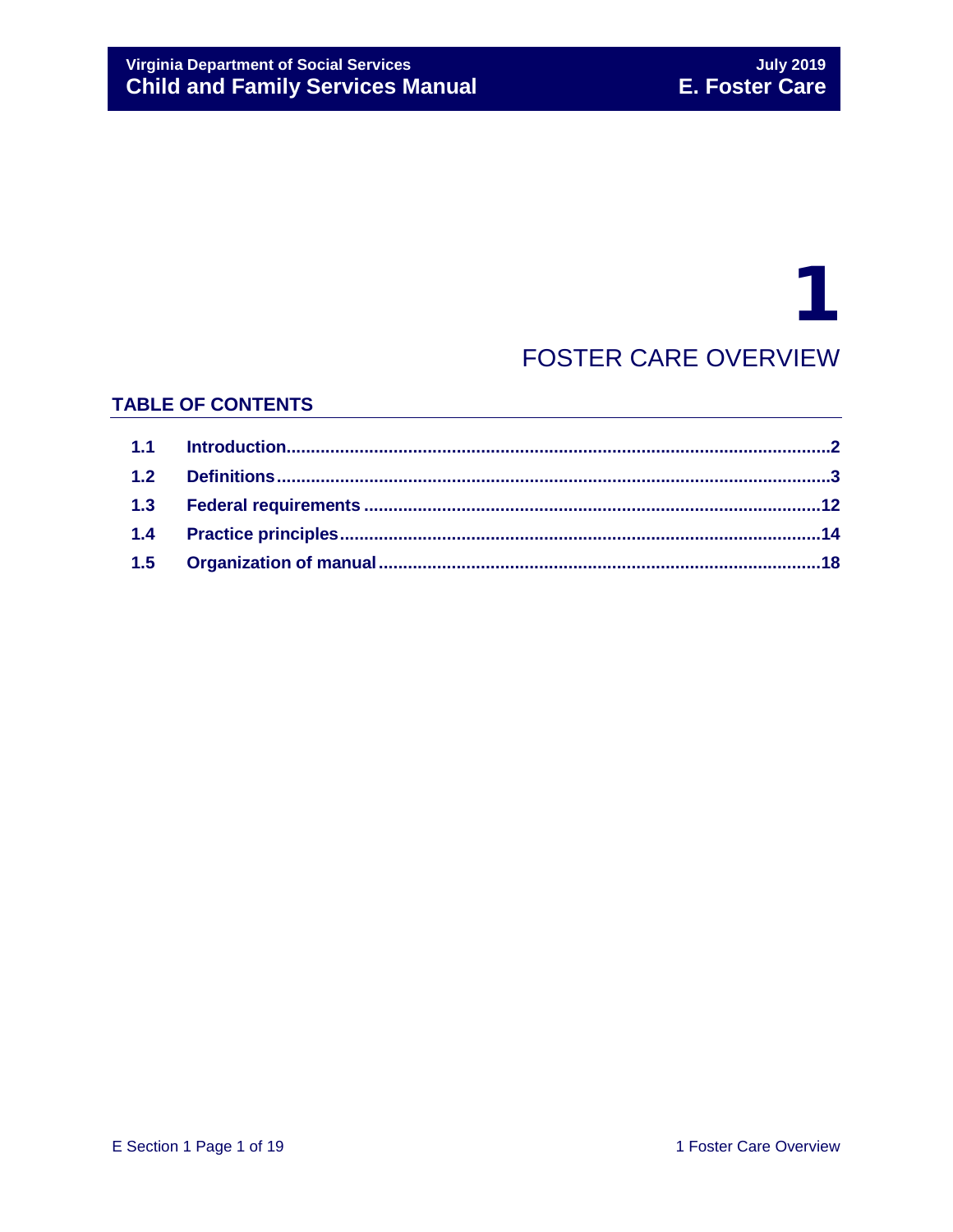# 1 FOSTER CARE OVERVIEW

# <span id="page-1-0"></span>**1.1 Introduction**

Federal law mandates and appropriates funding for the provision of services to enhance the safety, permanency and well-being of children in foster care [\(Social](http://www.ssa.gov/OP_Home/ssact/title04/0400.htm) [Security](http://www.ssa.gov/OP_Home/ssact/title04/0400.htm) Act, Title [IV-E\)](http://www.ssa.gov/OP_Home/ssact/title04/0400.htm). Federal regulation defines foster care as twenty-four hour substitute care for all children placed away from their parents or guardians and for whom the State agency has placement and care responsibility (45 [CFR 1355.20\)](http://edocket.access.gpo.gov/cfr_2002/octqtr/45cfr1355.20.htm).

State law defines foster care services as the provision of a full range of casework, treatment, and community services, including but not limited to independent living services, for a planned period of time to children, and their families, who are abused or neglected as defined in § [63.2-100](http://law.lis.virginia.gov/vacode/63.2-100/) or in need of services as defined in § [16.1-228](http://law.lis.virginia.gov/vacode/16.1-228/) (§ [63.2-905\)](https://law.lis.virginia.gov/vacode/63.2-905/).

Children and their families receive foster care services in three separate and distinct situations. The children:

- Have been identified as needing services to prevent or eliminate the need for foster care placements; or
- Have been placed through an agreement between the LDSS or the public agency designated by the Community Policy and Management Team (CPMT) and the parents or legal guardians who retain custody; or
- Have been committed or entrusted to a LDSS or licensed child placing agency by the court  $(**§** 63.2-905)$  $(**§** 63.2-905)$ .

State law specifically mandates the provision of foster care services through the Children's Services Act (CSA) (§ [2.2-5211 C and B3\)](https://vacode.org/2.2-5211/). CSA provides services that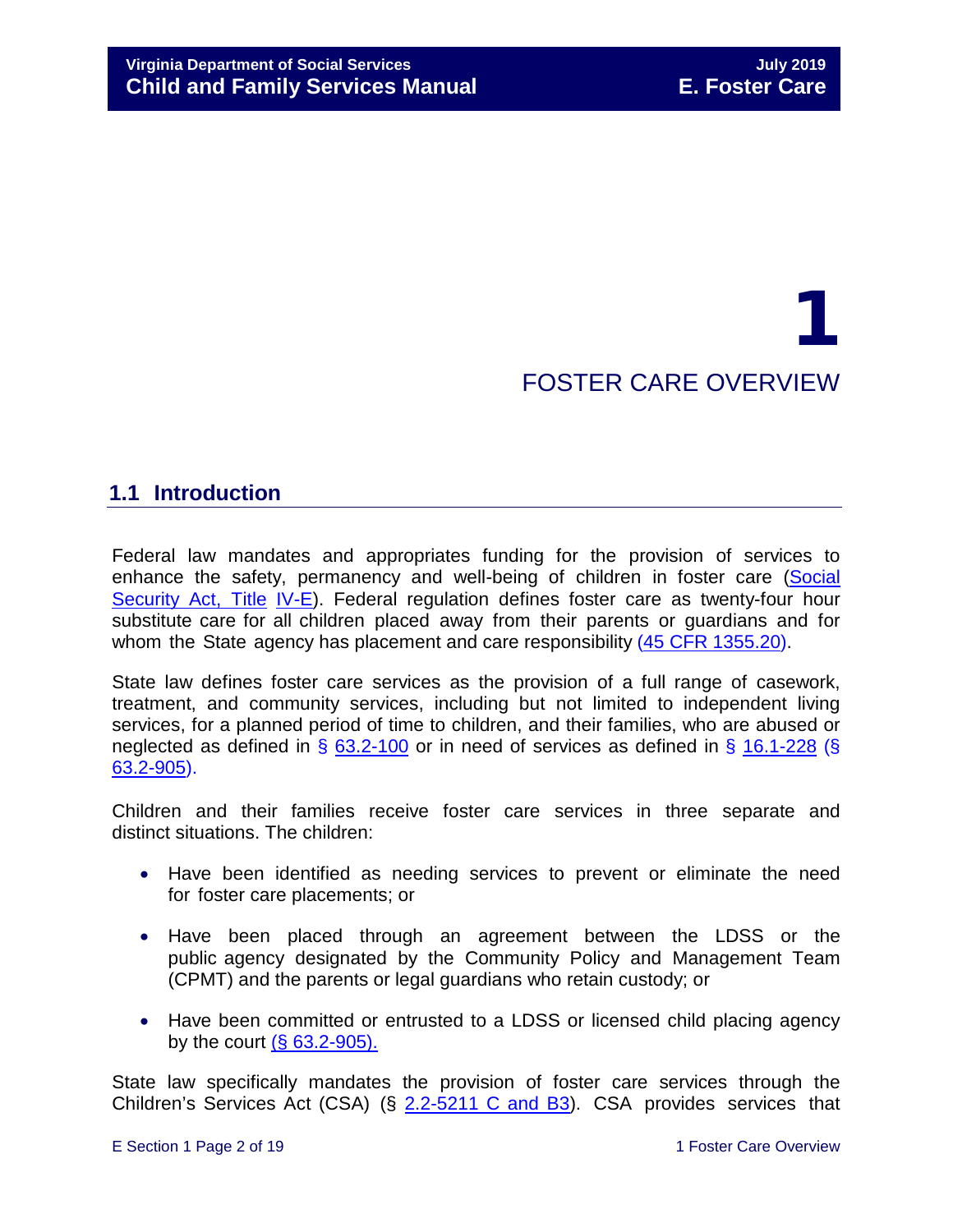are child centered, family focused and community based and that address the unique and diverse strengths and needs of children and their families. CSA strives to preserve families and provide appropriate services in the least restrictive environment, while protecting the welfare of children and maintaining the safety of the public  $(\S$  [2.2-](http://law.lis.virginia.gov/vacode/2.2-5200/) [5200\).](http://law.lis.virginia.gov/vacode/2.2-5200/)

Foster care prevention services are meant to preserve and strengthen families and keep children in their own homes. The local department shall first make reasonable efforts to keep the child in his home. The local department shall make diligent efforts to locate and assess relatives or other alternative caregivers to support the child remaining in his home or as a placement option if the child cannot safely remain in his home. Any services available to a child in foster care shall also be available to a child and his parents or custodians to prevent foster care placement and shall be based on an assessment of the child's and birth parents' or custodians' needs. When a child must be removed from home, the initial goal focuses on the provision of services to return the child home. If reunification is not possible, the goal becomes achieving permanency for the child through adoption with another family or a relative, or custody transfer to relatives based on the best interests of the child. Permanency also involves facilitating lifelong connections for the child with siblings, extended family, and other significant adults.

Foster care placement is intended to be a temporary rather than a long-term solution to family problems. It is developed in collaboration with the family and based on the needs and best interest of the child. Placement with a relative who expresses a willingness to provide a long-term commitment to the child and to become an approved foster and adoptive parent is the preferred placement for most children. If placement with a relative is not possible or appropriate, the first alternative to consider should be a non-relative foster family home. Group living arrangements, a residential treatment facility, or an independent living arrangement are other possible placements.

Services shall be provided to the child and his or her family and should include services to the relative or other caregivers as necessary  $(\S\S 63.2-905, 2.2-5200,$  $(\S\S 63.2-905, 2.2-5200,$  $(\S\S 63.2-905, 2.2-5200,$  and  $2.2-5208)$ .

# <span id="page-2-0"></span>**1.2 Definitions**

The following words and terms, when used in this policy, shall have the following meaning, unless the context clearly indicates otherwise:

#### **Term Definition**

**Adoption Assistance**

A money payment and/or payments for services provided to adoptive parents on behalf of a child with special needs.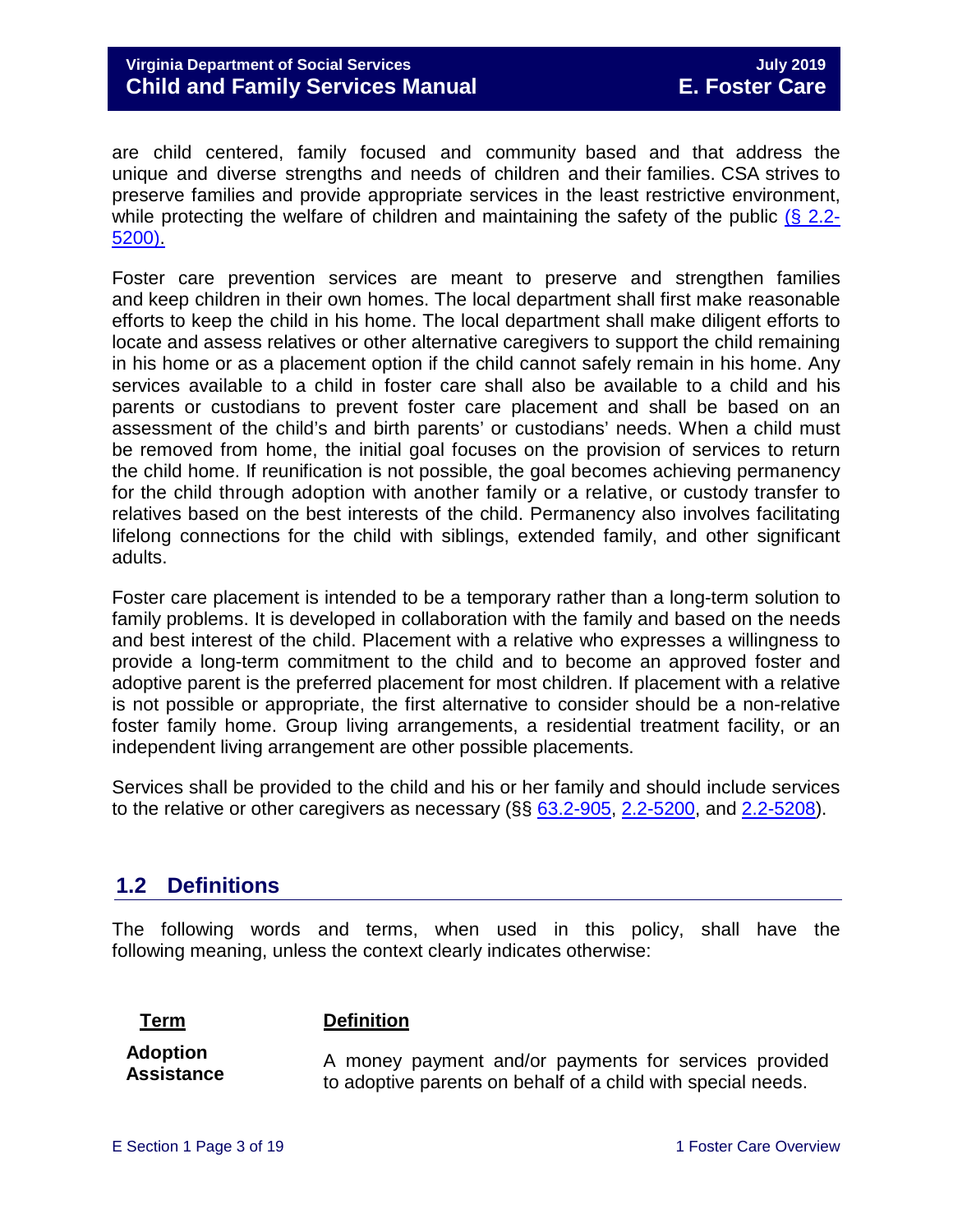| <b>Adoption</b>   | A written agreement and any addenda that are entered into and                                                                                                                                                                                                                                                                                        |
|-------------------|------------------------------------------------------------------------------------------------------------------------------------------------------------------------------------------------------------------------------------------------------------------------------------------------------------------------------------------------------|
| <b>Assistance</b> | binding on all relevant parties, including the local department of                                                                                                                                                                                                                                                                                   |
| <b>Agreement</b>  | social services, the prospective adoptive parent(s) of a child<br>with special needs, and the licensed child-placing agency when<br>the child is in its custody. At a minimum, the agreement and any                                                                                                                                                 |
|                   | addenda specify the payments, services and assistance to be<br>provided on behalf of the child and stipulate that the agreement<br>and any addenda shall remain in effect regardless of the State<br>of residence of the adoptive parent(s) at any given time (Social<br>Security Act, Title IV, § 475 (c) (2) [42 USC 675] and § 63.2-<br>$1302$ ). |

- **Adoption Assistance – Maintenance** That component of the adoption assistance payment made to an adoptive parent that may be consistent with the basic foster care maintenance rate.
- **Adoptive Placement** Is the arranging for the care of a child who is in the custody of a child placing agency in an approved home for the purpose of adoption.
- **Adoption Assistance – Service** That component of the adoption assistance payment pursuant to § [63.2-1302](http://law.lis.virginia.gov/vacode/63.2-1302/) that is made for special services provided to the child that the adoptive parents cannot afford and that are not covered by insurance or otherwise.
- **Agency** A public agency or licensed child-placing agency.

**Adoption Resource Exchange of Virginia (AREVA)** A registry and photo listing of children and families waiting for adoption within the Commonwealth of Virginia. It is a tool provided by VDSS to connect families with children available for adoption.

- *Child For the purposes of Fostering Futures (outlined in [Section 14](https://fusion.dss.virginia.gov/Portals/%5bdfs%5d/Files/DFS%20Manuals/Foster%20Care%20Manuals/Foster%20Care%20Manual%2007-2019/section_14_Fostering_Futures.pdf#page=4) of Foster Care Guidance), adoption assistance (outlined in Section 2.15.8 of Adoption Guidance), and Kinship Guardianship Assistance Program (outlined in [Section 10.21](https://fusion.dss.virginia.gov/Portals/%5bdfs%5d/Files/DFS%20Manuals/Foster%20Care%20Manuals/Foster%20Care%20Manual%2007-2019/section_10_achieving_permanency_goal_custody_transfer_to_relatives.pdf#page=69) of Foster Care Guidance ) a person who has reached the age of 18 years but has not reached the age of 21.*
- **Child and Family Team Meeting** A meeting of the youth, family, extended family and all service providers that is a mechanism by which regular reviews of services and progress is shared among all the individuals involved in the case and where the family's needs and preferences routinely inform decision making.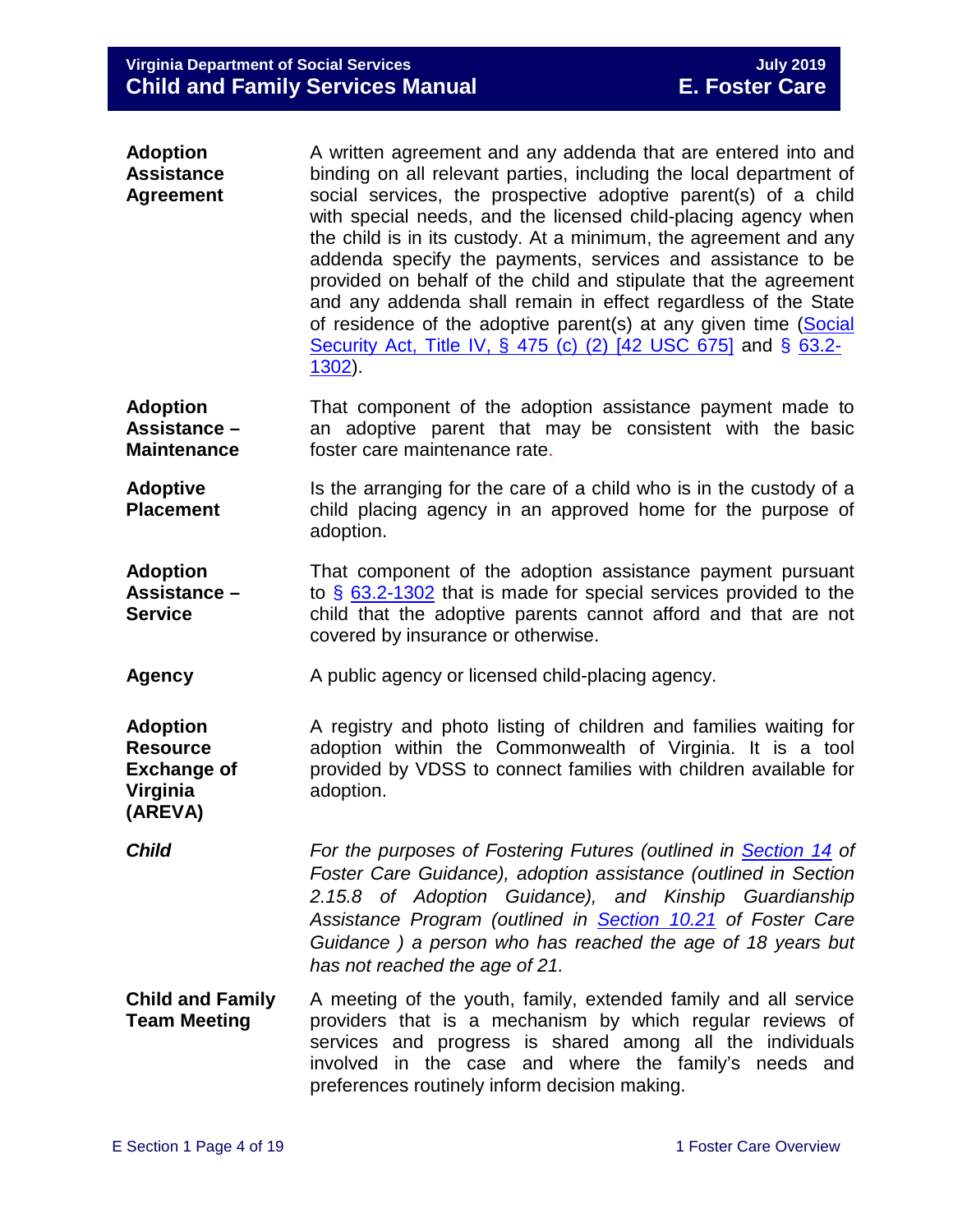- **Child-Placing Agency** Any person who places children in foster homes, adoptive homes or independent living arrangements pursuant to  $\frac{6}{9}$  [63.2-1819](http://law.lis.virginia.gov/vacode/63.2-1819/) of the Code of Virginia or a local board that places children in foster homes or adoptive homes pursuant to § [63.2-900,](http://law.lis.virginia.gov/vacode/63.2-900/) [63.2-](http://law.lis.virginia.gov/vacode/63.2-903/) [903,](http://law.lis.virginia.gov/vacode/63.2-903/) or [63.2-1221](http://law.lis.virginia.gov/vacode/63.2-1221/) of the Code of Virginia. Officers, employees, or agents of the Commonwealth, or any locality acting within the scope of their authority as such, who serve as or maintain childplacing agency, shall not be required to be licensed.
- licensed as a summer day camp by  $\S$  [35.1-18;](http://law.lis.virginia.gov/vacode/35.1-18/) or 3. A **Children's Residential Facility** Means any facility, child-caring institution, or group home that is maintained for the purpose of receiving children separated from their parents or guardians for full time care, maintenance, protection and guidance. Children's residential facilities shall not include: 1. A licensed or accredited educational institution whose pupils, in the ordinary course of events, return annually to the home of their parents or guardians for not less than two months of summer vacation; 2. An establishment required to be licensed or accredited hospital legally maintained as such [\(§](http://law.lis.virginia.gov/vacode/63.2-100/) [63.2-100\)](http://law.lis.virginia.gov/vacode/63.2-100/).
- **Children's Services Act CSA** The legislation that created a collaborative system of services and funding that is child-centered, family-focused, and community-based to address the strengths and needs of troubled and at-risk youth and their families in the Commonwealth. (§ [2.2-5200](http://law.lis.virginia.gov/vacode/2.2-5200/) et. seq.).
- **Community Policy and Management Team (CPMT)** A team that is appointed by the participating local political subdivision establishing the team to implement the CSA as specified in Sections  $\S$  2.2-5200 – [2.2-5207](http://law.lis.virginia.gov/vacode/2.2-5207/) of the Code of Virginia. The purpose of the CPMT is to manage the cooperative effort in each community to better serve the needs of troubled and at-risk youths and their families, and to maximize the use of state and community resources.
- **Concurrent Permanency Planning** A structured approach to case management which requires working towards family reunification while, at the same time, establishing and working towards an alternative permanency plan.
- **CRAFFT** Consortium for Resource, Adoptive, and Foster Family Training. CRAFFT Consultants are available to local departments of social services (LDSS) to provide assistance regarding training for foster families.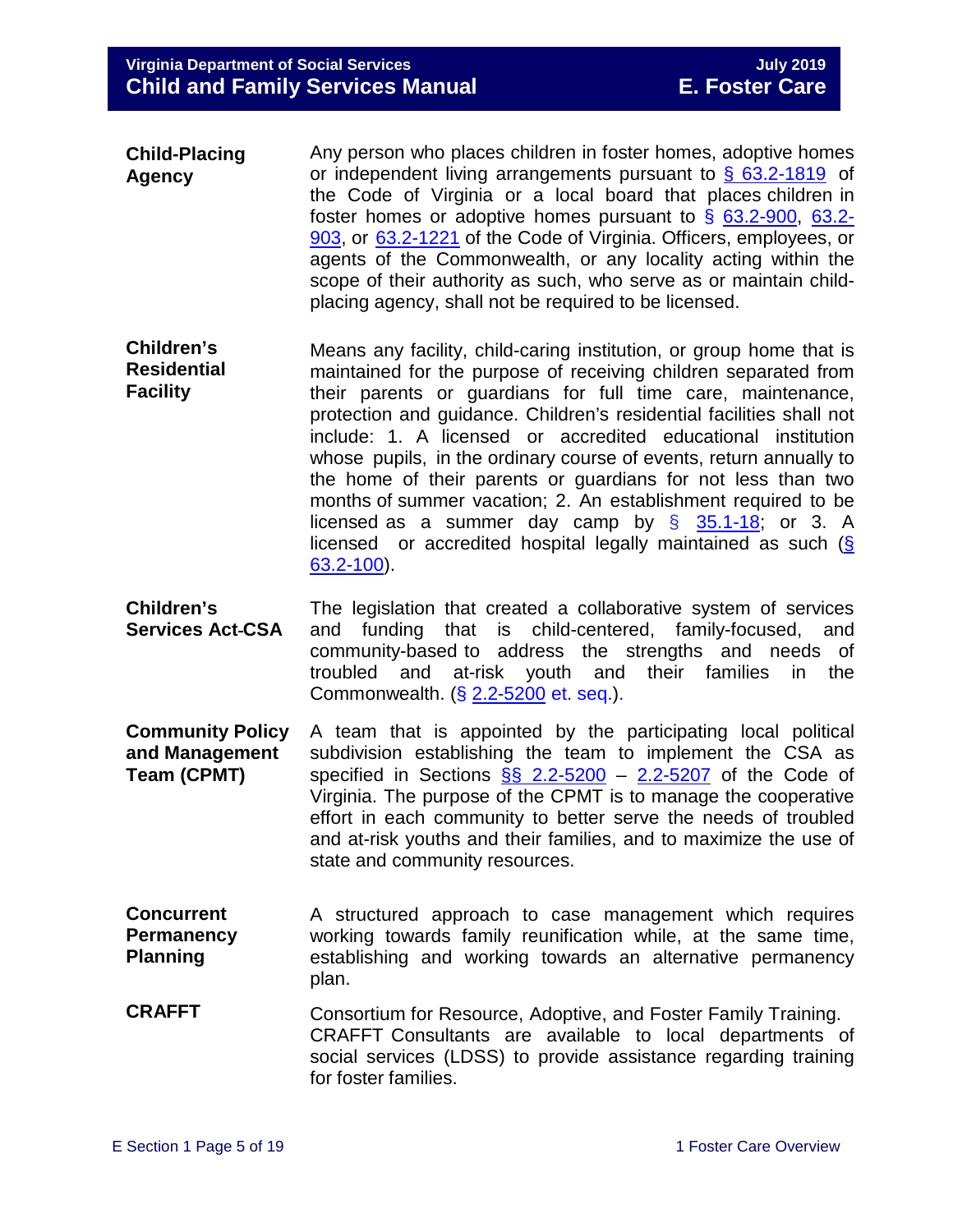**Virginia Department of Social Services July 2019 Child and Family Services Manual** 

- *Credit Freeze Also known as a "security freeze." It protects a consumer's credit file and prohibits the Credit Reporting Agency (CRA) from sharing credit information in most instances. Designed to prevent the approval of credit, loans, or services in a consumer's name without their consent.*
- **Department** The State Department of Social Services.

**(VDSS)**

- **Diligent Search** The ongoing process of examining the extended networks of the people who have been involved with the child over the course of the child's life. It involves reconstructing the child's relationships historically over time and currently to identify family members and other individuals who have been significant and positive for the child for the purposes of finding family and lifelong connections for the child.
- **Dual Approval** The approval of a home concurrently as both a foster and adoptive home for children.
- **Emergency Placement** The sudden, unplanned, unexpected placement of a child who needs immediate care in a foster home and the placement occurs prior to the agency obtaining adequate information regarding the child's needs. Emergency placements require the foster parent to provide increased supervision and support to ensure the child's safety.
- **Enhanced Maintenance Payment** The amount paid to a foster or adoptive parent over and above the basic foster care maintenance payment. It is based on the needs of the child for additional daily supervision and support by the foster or adoptive parent as identified by the VEMAT.
- **Family Assessment and Planning Team (FAPT)** The local team created through the Children's Services Act to assess the strengths and needs of troubled youth and families who are referred to the team. The team identifies and determines the complement of services required to meet these unique needs (§ [2.2-5208\)](http://law.lis.virginia.gov/vacode/2.2-5208/).
- **Foster and Adoptive Parent** A provider who has completed the dual approval process and has been approved as both a foster and adoptive family home provider. The provider is committed to support reunification and to be prepared to adopt the child if the child and family do not reunify.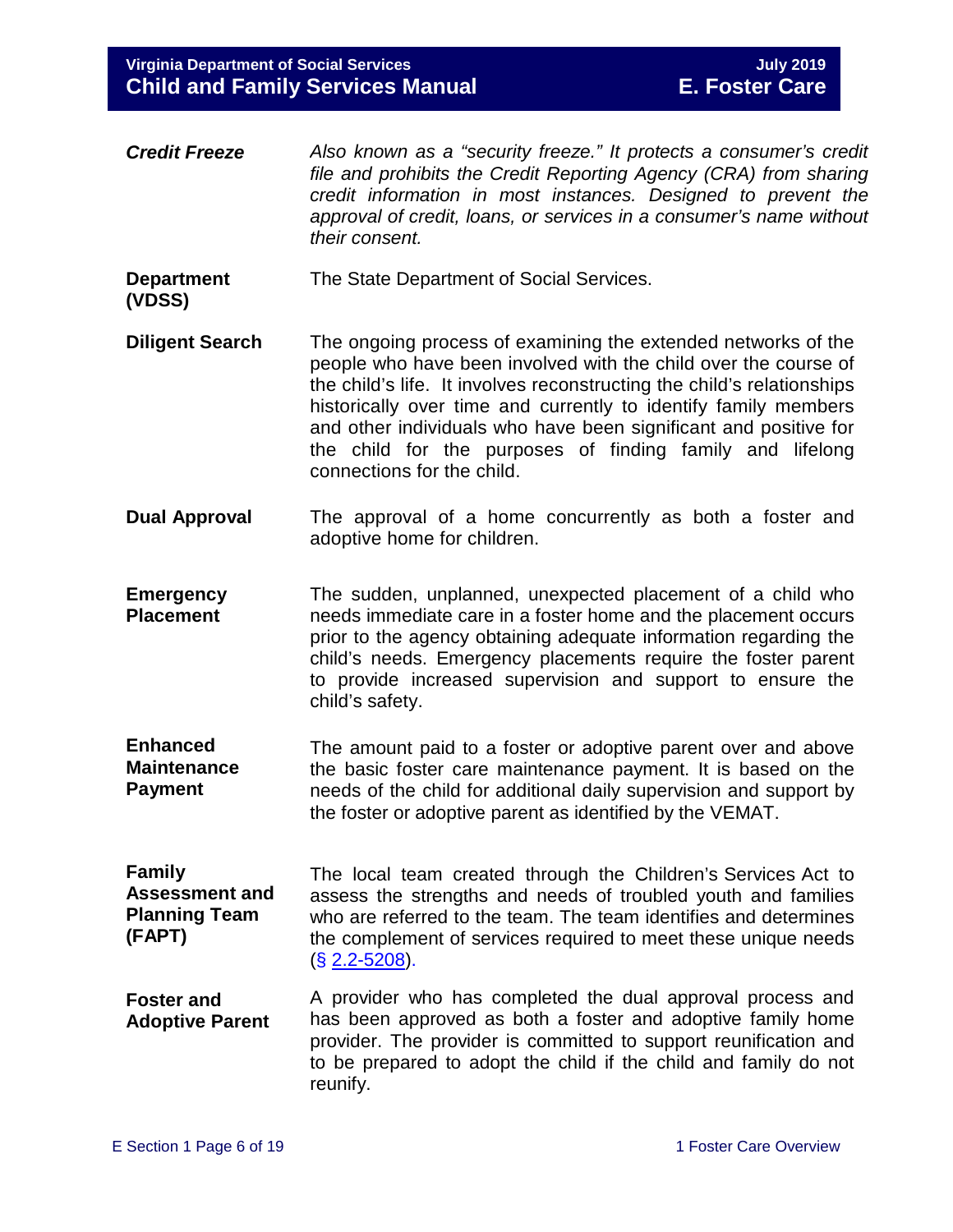- **Foster Care Twenty-four-hour substitute care for children placed away from** their parents or guardians and for whom the local board has placement and care responsibility. Placements may be made in foster family homes, foster homes of relatives, pre-adoptive homes, group homes, emergency shelters, residential facilities, and child care institutions. Foster care also includes children under the placement and care of the local board who have not been removed from their home.
- **Foster Child** A person who has been placed into foster care through a noncustodial foster care agreement, entrustment, or commitment before 18 years of age.
- **Foster Care Episode** A foster care episode is a removal with one or more placement settings. A previous episode is one that has been completed by a discharge or entry into the Fostering Futures Program. A current episode is a removal and one or more placement settings without a discharge.
- **Foster Care Placement** Placement of a child through (i) an agreement between the parents or guardians and the local board or public agency designated by the community policy and management team where legal custody remains with the parents or guardians, or (ii) an entrustment or commitment of the child to the local board or licensed child-placing agency (§ [63.2-100\)](http://law.lis.virginia.gov/vacode/63.2-100/).
- **Foster Care Services** The provision of a full range of casework services including prevention, placement, treatment, and community services including but not limited to independent living services, for a planned period of time to a child who is abused or neglected as defined in § [63.2-100,](http://law.lis.virginia.gov/vacode/63.2-100/) or in need of services as defined in § [16.1-228,](http://law.lis.virginia.gov/vacode/16.1-228/) and his family, when a child (i) has been identified as needing services to prevent or eliminate the need for foster care placement, (ii) has been placed through an agreement between the local board or the public agency designated by the community policy and management team and the parents or guardians where legal custody remains with the parents or guardians, (iii) has been committed or entrusted to a local board or licensed child placing agency (§ [63.2-905\)](http://law.lis.virginia.gov/vacode/63.2-905/).
- **Foster Family Placement** Placement of a child with a family that has been approved by the LDSS to provide substitute care for children until a permanent placement can be achieved.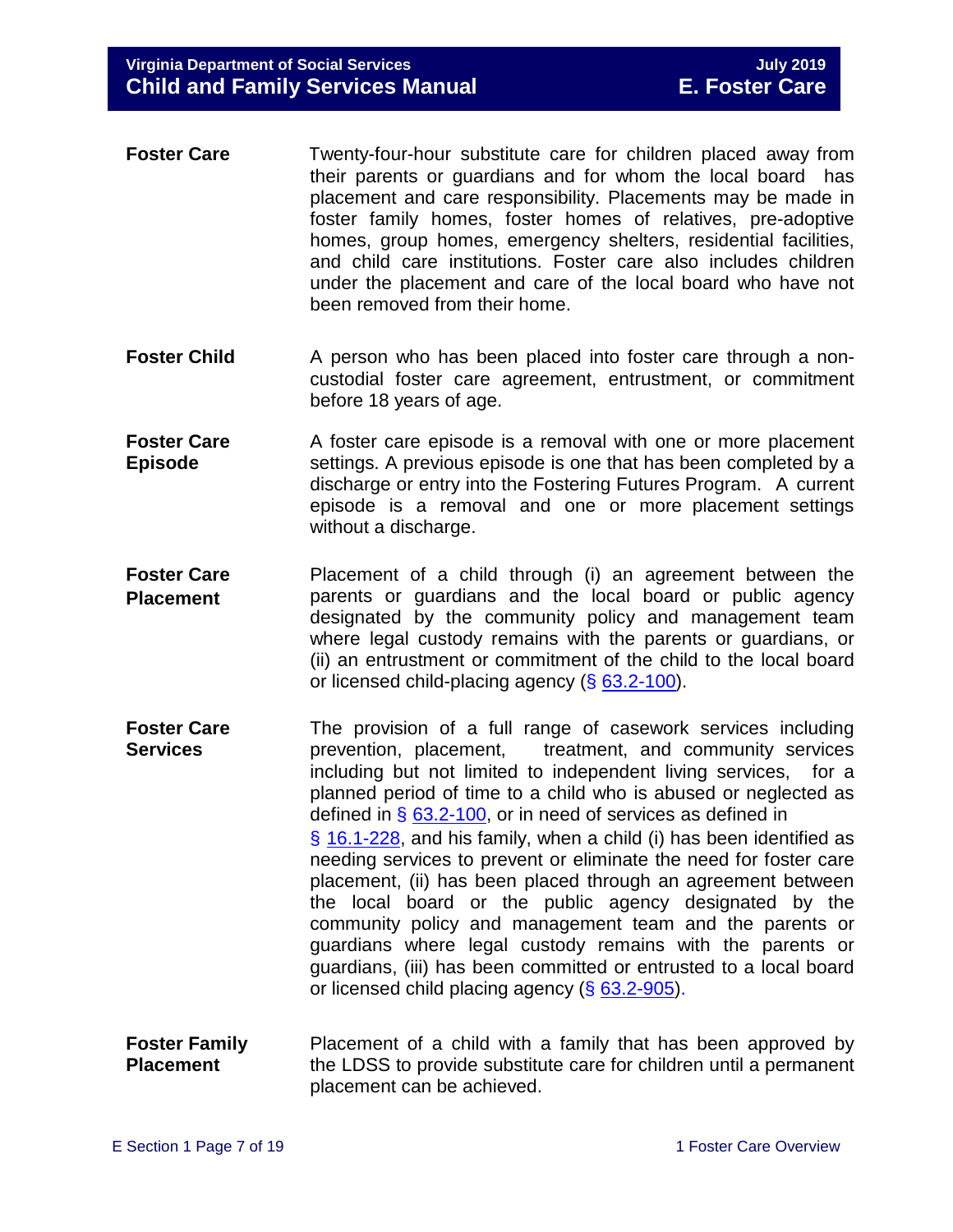- **Full Disclosure** Respecting parents by providing them with complete information about their rights, responsibilities, expectations, the importance of staying connected to their children, and the consequences of not following through on the service plan. It is a process that facilitates open and honest communication among the service worker, the biological parents, and extended family members, caregivers, and the court.
- **Independent Living Arrangement** A placement of a child at least 16 years of age who is in the custody of a local board or licensed child-placing agency and has been placed by the local board or licensed child-placing agency in a living arrangement in which he does not have daily substitute parental supervision.
- **Independent Living Services** Are the services and activities provided to a child in foster care 14 years of age or older who was committed or entrusted to a local board of social services, child welfare agency, or private child-placing agency. "Independent living services" may also mean services and activities provided to a person who (i) was in foster care on his  $18<sup>th</sup>$  birthday and has not yet reached the age of 21 years or (ii) is at least 18 years of age but has not yet reached 21 years of age and who, immediately prior to his commitment to the Department of Juvenile Justice, was in the custody of a local board of social services. Such services shall include counseling, education, housing, employment, and money management skills development, access to essential documents, and other appropriate services to help children or persons prepare for self-sufficiency [\(§ 63.2-100\)](http://law.lis.virginia.gov/vacode/63.2-100/). These services are not contingent on the youth having a permanency goal of independent living nor are they contingent upon the youth residing in an independent living arrangement.
- **Interstate Placement** Is the arrangement for the care of a child in an adoptive home, foster care placement, or in the home of the child's parent or with a relative or non-agency guardian, into or out of the Commonwealth, by a child placing agency or a court when the full legal right of the child's parent or non-agency guardian to plan for the child has been voluntarily terminated or limited or severed by the action of any court.
- **Individual Family Service Plan (IFSP)** The plan for services developed by the family assessment and planning team under the Children's Services Act.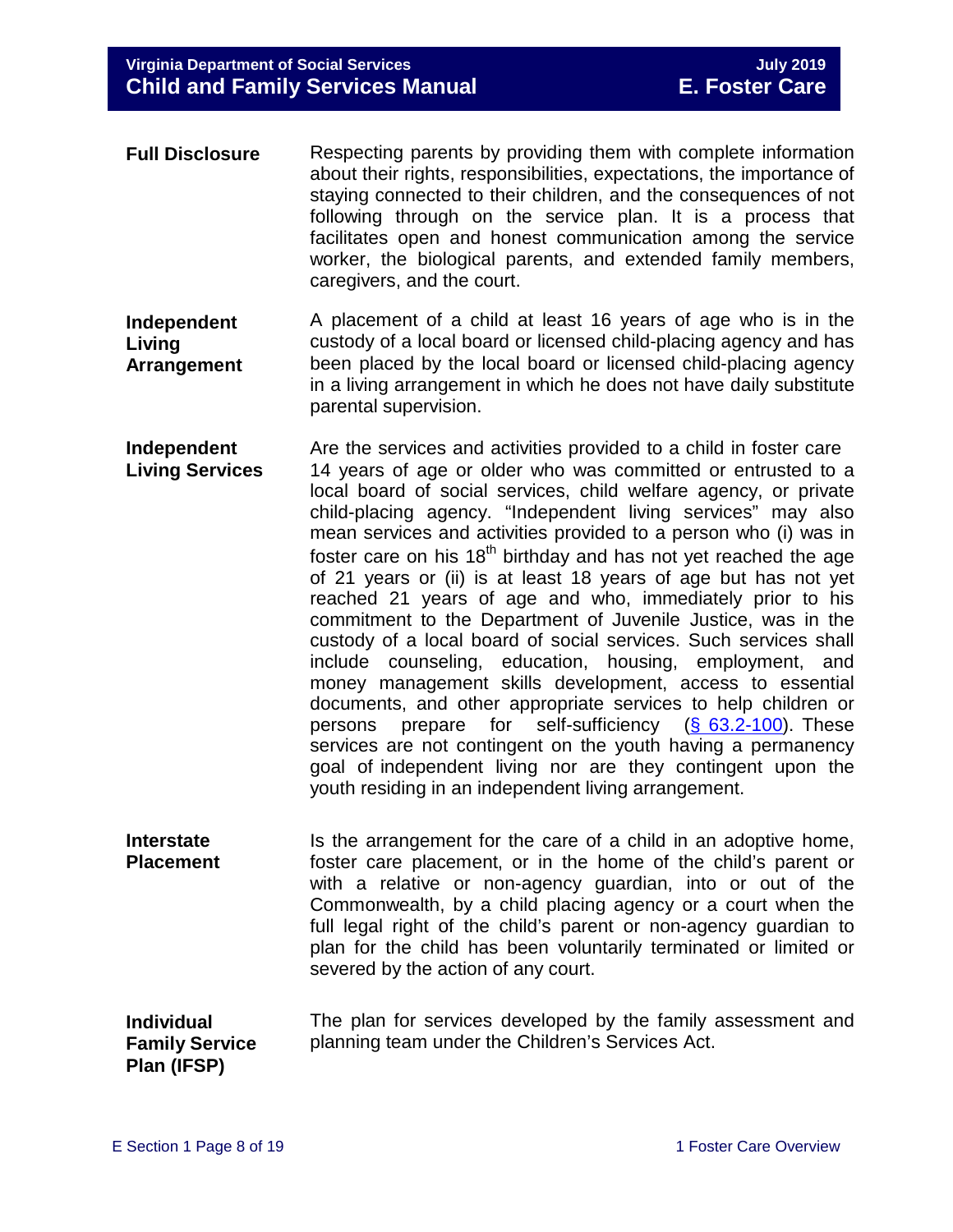## **Virginia Department of Social Services July 2019 Child and Family Services Manual E. Foster Care**

| <b>Kinship</b><br>Guardianship<br><b>Assistance</b>                     | A money payment provided to a relative custodian on behalf of a<br>child that was discharged from foster care to the relative's<br>custody in accordance with the requirements of Virginia Code<br><u>§ 63.2-1305</u> .                                                                                                                                                                                                                                                             |
|-------------------------------------------------------------------------|-------------------------------------------------------------------------------------------------------------------------------------------------------------------------------------------------------------------------------------------------------------------------------------------------------------------------------------------------------------------------------------------------------------------------------------------------------------------------------------|
| <b>Kinship</b><br>Guardianship<br><b>Assistance</b><br><b>Agreement</b> | A written agreement, binding on the parties to the agreement,<br>between the agency and the prospective relative custodian(s) of<br>the minor child that specifies the nature and the amount of any<br>payments and assistance to be provided under such agreement,<br>and stipulates that the agreement shall remain in effect<br>regardless of the State in which the relative custodian resides.                                                                                 |
| <b>Local Board</b>                                                      | The local board of social services representing one or more<br>counties or cities.                                                                                                                                                                                                                                                                                                                                                                                                  |
| Local<br><b>Department</b><br>(LDSS)                                    | The local department of social services of any county or city in<br>this Commonwealth.                                                                                                                                                                                                                                                                                                                                                                                              |
| <b>Maintenance</b>                                                      | Payments made on behalf of a child to cover the cost of (and<br>the cost of providing) food, clothing, shelter, daily supervision,<br>school supplies, a child's personal incidentals, liability insurance<br>with respect to a child, and reasonable travel for the child to visit<br>with family or other caretakers and to remain in the school in<br>which the child was enrolled at the time of placement and other<br>allowable expenses in accordance with guidance by VDSS. |
| <b>Non-Custodial</b><br><b>Foster Care</b><br><b>Agreement</b>          | The agreement that specifies the conditions for care and control<br>of the child that the LDSS enters into with the parent(s) or<br>guardians to place a child in foster care when the parent(s) or<br>guardians retain custody.                                                                                                                                                                                                                                                    |
| <b>Normalcy</b>                                                         | Allowing children and youth in foster care to experience childhood<br>and adolescence in ways similar to their peers who are not in<br>foster care by empowering foster parents and congregate care<br>staff to use the reasonable and prudent parent standard as<br>referenced in Public Law 113-183 when making decisions<br>regarding extracurricular, enrichment and social activities                                                                                          |
| <b>OASIS</b>                                                            | The Online Automated Services Information System, used to<br>record all child welfare services data for children in foster care                                                                                                                                                                                                                                                                                                                                                     |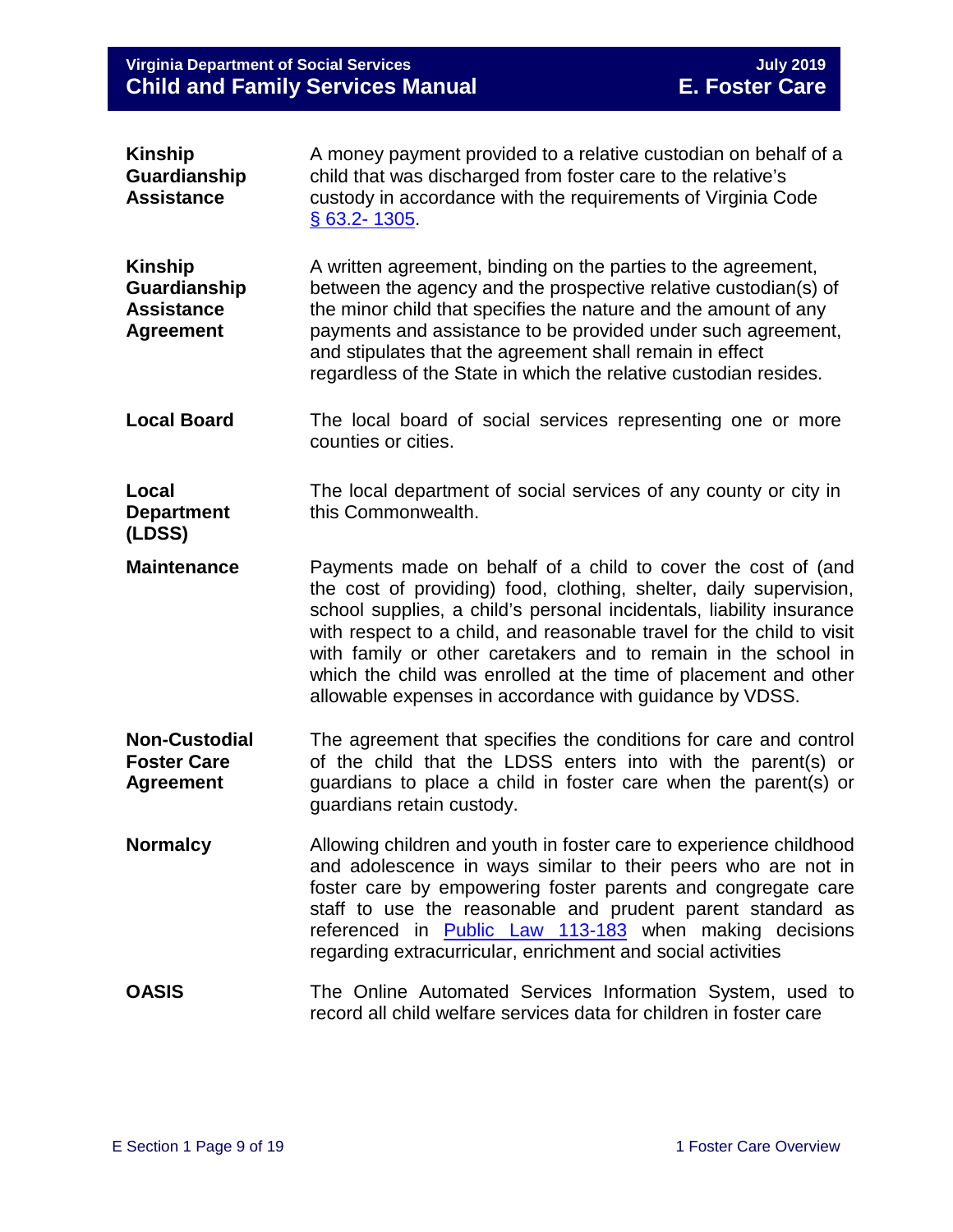- **Parental Agreement** The agreement that the local public agency designated by the Community Policy and Management Team enters into with the parent(s) or guardians who retain legal custody of the child that specifies the conditions for placing the child in a placement outside of the child's home. The agency shall not be the LDSS.
- **Permanency** Permanency for children means establishing family connections and placement options for children in order to provide a lifetime of commitment, continuity of care, a sense of belonging, and a legal and social status that goes beyond the child's temporary foster care placement.
- **Permanency Planning** An array of social work and legal efforts that promotes establishing a permanent living situation for every child with an adult with whom the child has a continuous, reciprocal relationship within a minimum amount of time after the child enters the foster care system.
- **Permanency Planning**  A tool used in concurrent planning to assess the likelihood of reunification.

**Indicator**

- **Person Locator Tool** A web-based search program that allows people searches, address searches and phone number searches in real-time. Specifically it provides a comprehensive view of public records; an individual's associations and relatives; help for localities to connect children/youth with living relatives or other potential caregivers or mentors; and a means to meet the diligence requirements specified by the Fostering Connections Act of 2008.
- **Prior Custodian** Defined as the person who had custody of the child and with whom the child resided, other than the birth parent, before custody was transferred to or placement made with the childplacing agency when that person had custody of the child.
- **Putative Father** A man who is alleged to be the father of a child. A putative father is not married to the child's mother. The court has not established that he is the father of the child; he has not signed a written agreement acknowledging paternity; nor has he adopted the child.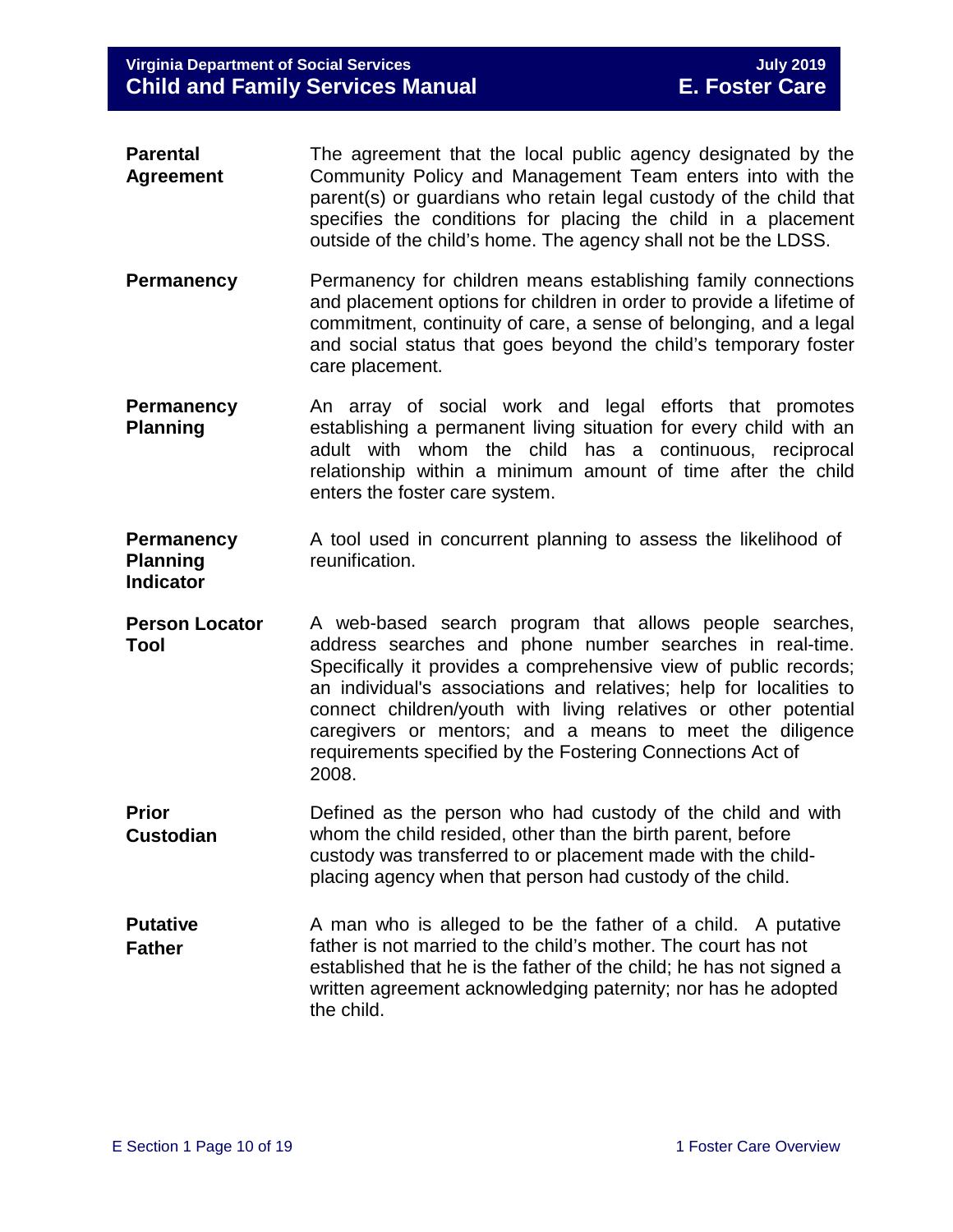- **Service Worker** The worker primarily responsible for case management or service coordination and meeting the foster care requirements for a foster care case.
- **Sex Trafficking** The recruitment, harboring, transportation, provision, obtaining, patronizing, or soliciting of a person for the purpose of a commercial sex act [\(Trafficking Victims Protection Act of 2000\)](https://www.state.gov/j/tip/laws/61124.htm). Severe forms of trafficking include: (A) sex trafficking in which a commercial sex act is induced by force, fraud, or coercion, or in which the person induced to perform such act has not attained 18 years of age; or (B) the recruitment, harboring, transportation, provision, or obtaining of a person for labor or services, through the use of force, fraud, or coercion for the purpose of subjection to involuntary servitude, peonage, debt bondage, or slavery.
- **Sibling** Each of two or more children having one or more parents in common.
- **State Pool Funds** The pooled federal, state and local funds established by the Children's Services Act and used to pay for services authorized by the Community Policy and Management Team, including foster care services.
- **Title IV-E** The title of the section of the Social Security Act that authorizes federal funds for foster care and adoption assistance.

**Treatment Foster Care (TFC)** A community-based program where services are designed to address the special needs of children. Services to children and youth are delivered primarily by treatment foster parents who are trained, supervised and supported by agency staff. Treatment is primarily foster family based and is planned and delivered by a treatment team.

**Virginia Enhanced Maintenance Assessment Tool (VEMAT)**

The Virginia Enhanced Maintenance Assessment Tool is Virginia's standardized tool for assessing a child's need for enhanced maintenance payments when placed in a foster home. It determines the standard rate to be paid for additional support and attention when needed.

**Wraparound Services** An individually designed set of services and supports provided to a child and his family that includes treatment services, personal support services, or any other supports necessary to achieve the desired outcomes. Wraparound services are developed through a team approach.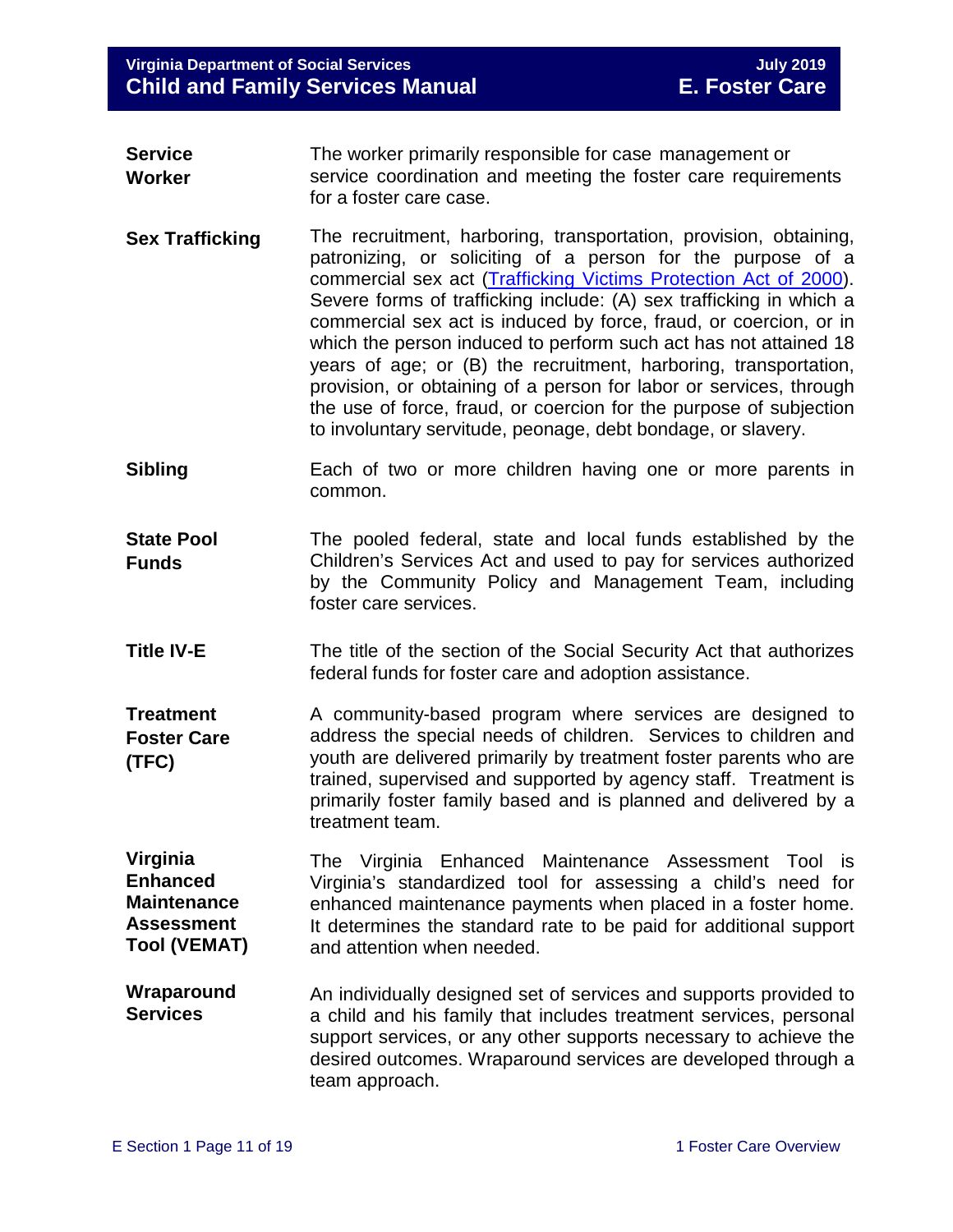# <span id="page-11-0"></span>**1.3 Federal requirements**

Specific foster care requirements are set forth in the following federal laws:

- The [Indian Child Welfare Act](http://www.nicwa.org/Indian_Child_Welfare_Act/) of 1978 (ICWA). Congress passed ICWA in response to the high number of Indian children being removed from their homes by both public and private agencies. The intent was to "protect the best interests of Indian children and to promote the stability and security of Indian tribes and families." Federal regulations which further clarify ICWA went into effect December 2016 and can be found in the [Federal Register.](https://www.gpo.gov/fdsys/pkg/FR-2016-06-14/pdf/2016-13686.pdf)
- The [Adoption Assistance and Child Welfare Act](https://www.ssa.gov/OP_Home/comp2/F096-272.html) of 1980 (Public Law 96-272). This federal program authorized appropriations for adoption and foster care assistance to states and required states to provide adoption assistance to parents who adopt a child who is AFDC-eligible and is a child with special needs. For foster care assistance, states are required to make reasonable efforts to prevent placement or to reunify children with their families.
- The [Multiethnic](http://laws.adoption.com/statutes/multiethnic-placement-act-mepa-of-1994.html) Placement Act of 1994 as amended by the Interethnic Adoption Provisions of 1996. These laws were enacted in an effort to promote the best interests of children by ensuring that they have permanent, safe, stable, and loving homes that will meet their individual needs, without regard to the child's or the prospective parent's race, color, or national origin.
- The [Adoption](http://laws.adoption.com/statutes/adoption-and-safe-families-act-asfa-of-1997.html) and Safe Families Act of 1997. This law was passed to improve the safety of children, to promote adoption and other permanent homes for children who need them, and to support families. This law made changes and clarifications in a wide range of policies established under the Adoption Assistance and Child Welfare Act (P.L. 96-272).
- The Foster Care [Independence](https://www.ssa.gov/legislation/legis_bulletin_112499.html) Act of 1999. This law was enacted to amend part E of title IV of the Social Security Act to provide States with more funding and greater flexibility in carrying out programs designed to help children make the transition from foster care to self-sufficiency.
- The Child and Family Services [Improvement](http://www.gpo.gov/fdsys/pkg/PLAW-109publ288/pdf/PLAW-109publ288.pdf) Act of 2006. This law amended parts B and E of title IV of the Social Security Act. It reauthorized the Promoting Safe and Stable Families (PSSF) program; authorized funds to states to meet requirements for case workers to visit children in foster care monthly; and reauthorized the Court Improvement Program.
- The Safe and Timely Interstate [Placement](https://www.gpo.gov/fdsys/pkg/PLAW-109publ239/content-detail.html) of Foster Children Act of 2006. This bill was enacted to improve protections for children and to hold states accountable for the safe and timely placement of children across state lines.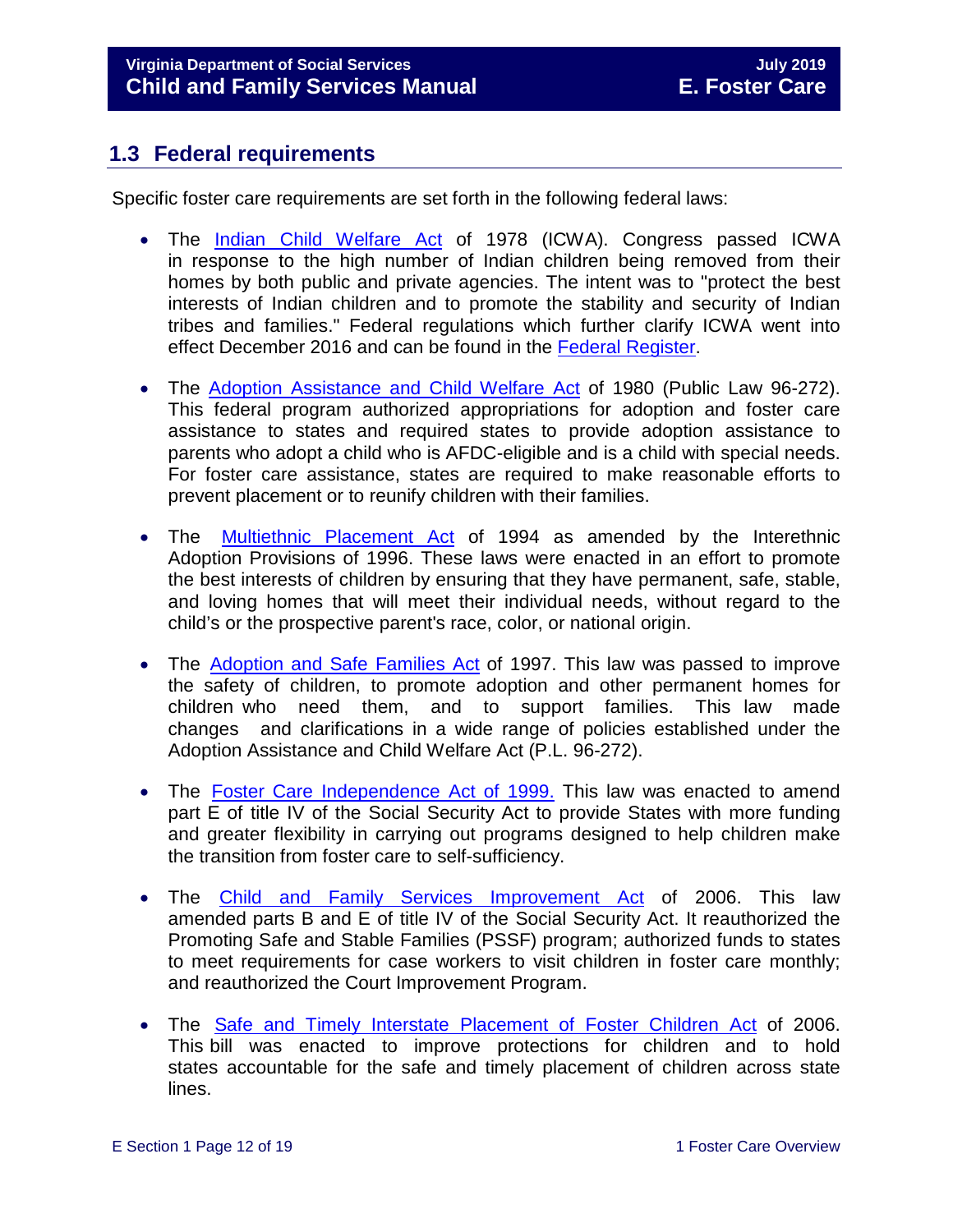## **Virginia Department of Social Services July 2019 Child and Family Services Manual**

- The Adam Walsh Child [Protection](http://www.gpo.gov/fdsys/pkg/PLAW-109publ248/pdf/PLAW-109publ248.pdf) and Safety Act of 2006. This law was enacted to protect children from sexual exploitation and violent crime; to prevent child abuse and child pornography with an emphasis on comprehensive strategies across federal, state, and local communities to prevent sex offenders' access to children; to promote Internet safety; and to honor the memory of Adam Walsh and other child crime victims.
- The [Fostering Connections to Success and Increasing Adoptions Act](https://www.ssa.gov/OP_Home/comp2/F110-351.html) of 2008. The goal of this law is to amend parts B and E of title IV of the Social Security Act to connect and support relative caregivers, improve educational and health outcomes for children in foster care, provide for tribal foster care and adoption access and improve incentives for adoption, as well as for other purposes.
- The National Youth in [Transition](http://edocket.access.gpo.gov/2008/pdf/E8-3050.pdf) Database regulations (45 CFR 1356.80 through1356.86). This regulation requires states to collect and report data to the Administration for Children and Families (ACF) on youth who are receiving independent living services and on the outcomes of certain youth who are in foster care or who age out of foster care.
- The Patient Protection and [Affordable](https://www.gpo.gov/fdsys/pkg/PLAW-111publ148/content-detail.html) Care Act (P.L. 111-148). This law, passed in 2010, is intended to decrease the number of people without health care coverage.
- The Child and Family Services [Improvement](https://www.gpo.gov/fdsys/pkg/PLAW-112publ34/content-detail.html) and Innovation Act (P.L. 112-34) was signed into law in September 2011. This law amended and expanded parts B and E of title IV of the Social Security Act. The law expands the requirements of how agencies monitor and treat emotional trauma in addition to other health needs identified through screenings and requires states to establish protocols for the appropriate use and monitoring of psychotropic medications. The law also increases the standard for monthly visits with children by the service worker to at least fifty percent in the residence of the child. The law also requires educational stability at each placement change vs. only when coming into care. It also requires that each youth, 16 and older, in foster care receive a copy of any consumer credit report each year until discharged from foster care. The youth is also to be assisted in interpreting the credit report and resolving any inconsistencies.
- [The Preventing Sex Trafficking and Strengthening Families Act](https://www.congress.gov/113/plaws/publ183/PLAW-113publ183.pdf) (P.L. 113-183) was signed into law in September 2014. In addition to protecting children and youth at risk of sex trafficking, it also includes provisions for improving opportunities for children in foster care and supporting permanency. The law requires states to implement a plan to locate and respond to children who run away from foster care, report to law enforcement authorities any instances of sex trafficking, and to collect data regarding children in foster care who have been the victims of sex trafficking. Additionally, states are required to develop a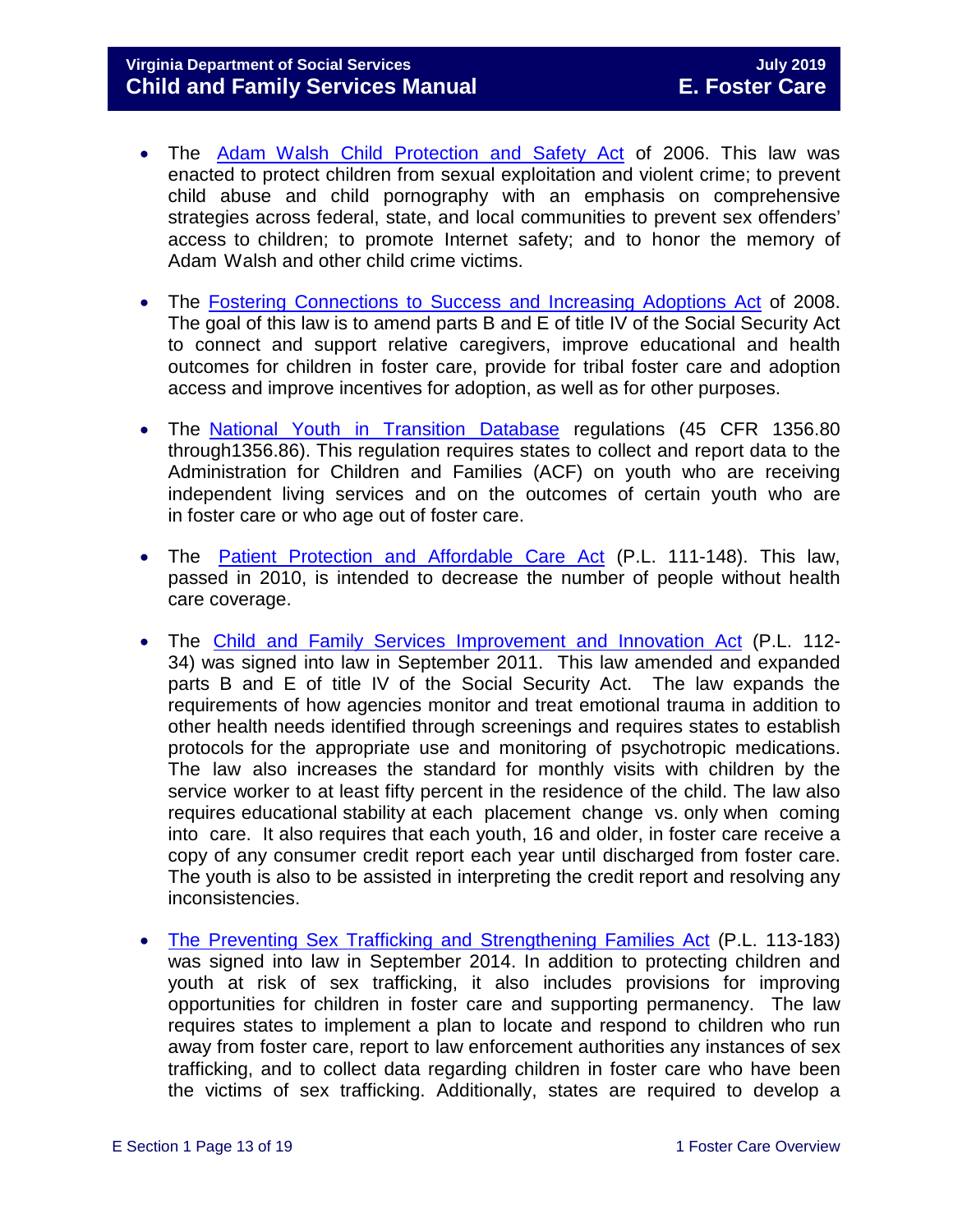reasonable and prudent parent standard for a foster child's participation in age and developmentally appropriate social, recreational and extracurricular activities. The law also limits the goals of Another Planned Permanent Living Arrangement and Permanent Foster Care to youth 16 years of age or older and prescribes requirements for approval of the foster care plan. Youth who age out of foster care at age 18 shall be provided with certain documentation and all youth age 14 and older shall be given the opportunity to participate in case planning and choose up to two members of their team.

• *[The Family First Prevention Services Act \(Family First\)](https://www.congress.gov/115/plaws/publ123/PLAW-115publ123.pdf) was enacted by Congress on February 9, 2018 as part of the larger Bipartisan Budget Act (BBA), and represents the most significant re-write of title IV of the Social Security Act since 1981. Family First enables states to use federal funds under parts B and E of title IV of the Social Security Act to provide enhanced support to children and families and prevent foster care placements by providing the following: i) mental health and substance abuse treatment, (ii) prevention and treatment services, (iii) inhome parent skill-based programs, and (iv) kinship navigator services. Additionally, Family First provides the tools and resources necessary to allow Virginia's social services system to focus on prevention in order to keep children safely with their families and not enter foster care so that they have a better chance of growing-up in the least restrictive setting.*

The amount of financial participation by the federal government is dependent upon compliance with federal regulations. Requirements are also in state laws pertaining to foster care and the Children's Services Act (Chapter 52 of title 2.2 of the Code of Virginia §§ [2.2-5200](http://law.lis.virginia.gov/vacode/2.2-5200/) through [2.2-5214\)](http://law.lis.virginia.gov/vacode/2.2-5214/).

# <span id="page-13-0"></span>**1.4 Practice principles**

The Virginia Children's Services System Practice Model sets forth a vision for the services that are delivered by all child-serving agencies across the Commonwealth, especially the Departments of Social Services, Juvenile Justice, Education, Behavioral Health and Developmental Services, and the Office of Comprehensive Services. The practice model is central to our decision making; present in all of our meetings; and in every interaction that we have with a child or family. Decisions that are based on the practice model will be supported and championed. Guided by this model, our process to continuously improve services for children and families will be rooted in the best of practices, the most accurate and current data available, and with the safety and wellbeing of children and families as the fixed center of our work.

These guiding principles for permanency services in Virginia shall be incorporated in all decisions in case planning and service delivery for children in foster care and their families. To achieve permanency for children in foster care, services provision shall be timely and based on the following principles: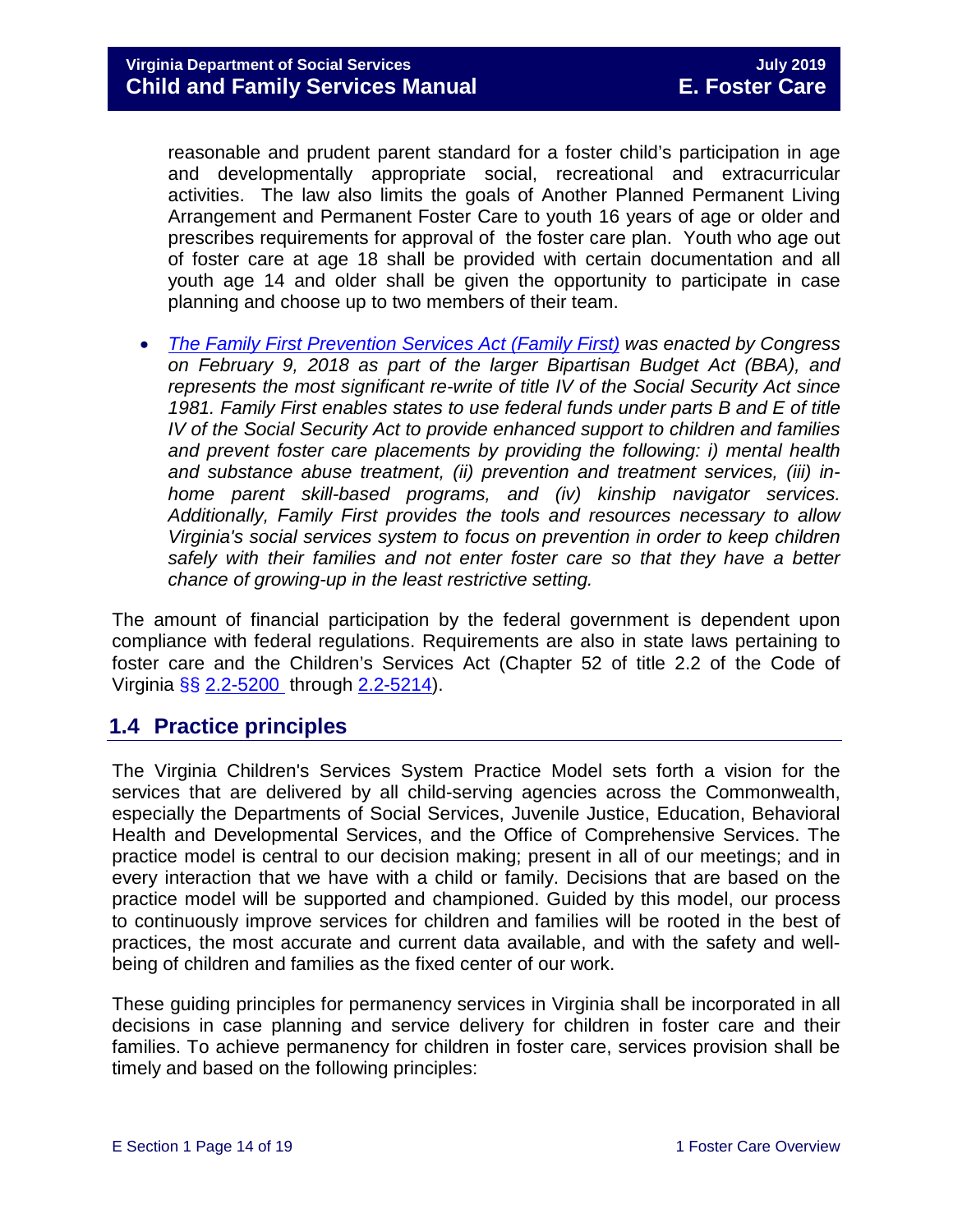#### **We believe that all children and communities deserve to be safe**.

- Safety comes first. Every child has the right to live in a safe home, attend a safe school, and live in a safe community. Ensuring safety requires a collaborative effort among family, agency staff, and the community.
- We value family strengths, perspectives, goals, and plans as central to creating and maintaining child safety, and recognize that removal from home is not the only way to ensure child or community safety.
- In our response to safety and risk concerns, we reach factuallysupported conclusions in a timely and thorough manner.
- Participation of parents, children, extended family, and community stakeholders is a necessary component in assuring safety.
- We separate caregivers who present a threat to safety from children in need of protection. When court action is necessary to make a child safe, we use our authority with respect and sensitivity.

#### **We believe in family, child, and youth-driven practice.**

- Children and families have the right to have a say in what happens to them and will be treated with dignity and respect. The voices of children, youth, and parents are heard, valued, and considered in the decision making regarding safety, permanency, and well-being, as well as in service and educational planning and in placement decisions.
- Each individual's right to self-determination will be respected within the limits of established community standards and laws.
- We recognize that family members are the experts about their own families. It is our responsibility to understand children, youth, and families within the context of their own family rules, traditions, history, and culture.
- Children have a right to connections with their biological family and other caring adults with whom they have developed emotional ties.
- We engage families in a deliberate manner. Through collaboration with families, we develop and implement creative, individual solutions that build on their strengths to meet their needs. Engagement is the primary door through which we help youth and families make positive changes.

### **We believe that children do best when raised in families.**

• Children should be reared by their families whenever possible.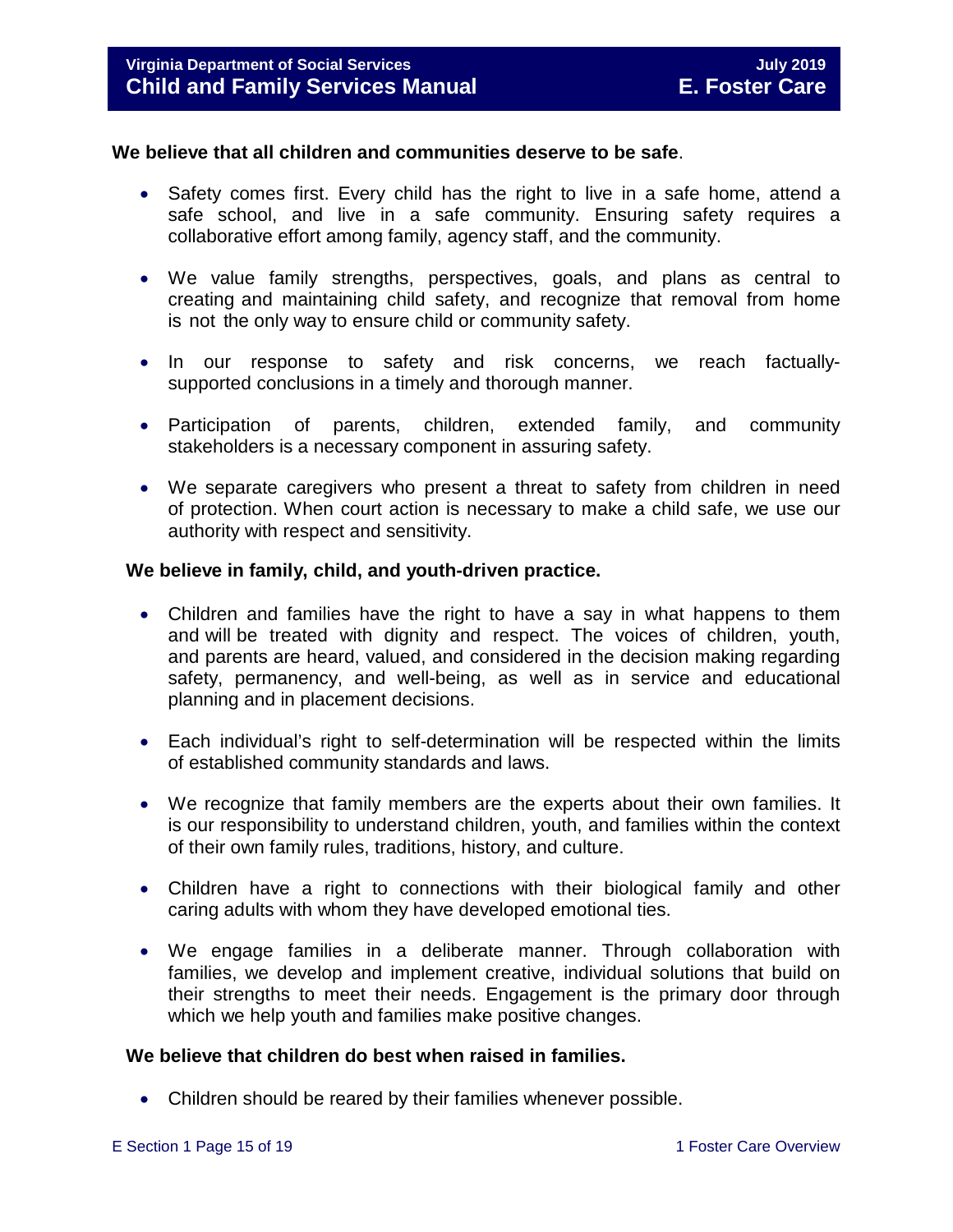- Keeping children and families together and preventing entry into any type of out- of-home placement is the best possible use of resources.
- Children are best served when we provide their families with the supports necessary to raise them safely. Services to preserve the family unit and prevent family disruption are family-focused, child-centered, and communitybased.
- People can and do make positive changes. The past does not necessarily limit their potential.
- When children cannot live safely with their families, the first consideration for placement will be with kinship connections capable of providing a safe and nurturing home. We value the resources within extended family networks and are committed to seeking them out.
- When placement outside the extended family is necessary, we encourage healthy social development by supporting placements that promote family, sibling, and community connections.
- Children's needs are best served in a family that is committed to the child.
- Placements in non-family settings should be temporary, should focus on individual children's needs, and should prepare them for return to family and community life.

### **We believe that all children and youth need and deserve a permanent family**.

- Lifelong family connections are crucial for children and adults. It is our responsibility to promote and preserve kinship, sibling, and community connections for each child. We value past, present, and future relationships that consider the child's hopes and wishes.
- Permanency is best achieved through a legal relationship such as parental custody, adoption, kinship care, or guardianship. Placement stability is not permanency.
- Planning for children is focused on the goal of preserving their family, reunifying their family, or achieving permanency with another family.
- Permanency planning for children begins at the first contact with the children's services system. We proceed with a sense of urgency until permanency is achieved. We support families after permanency to ensure that family connections are stable.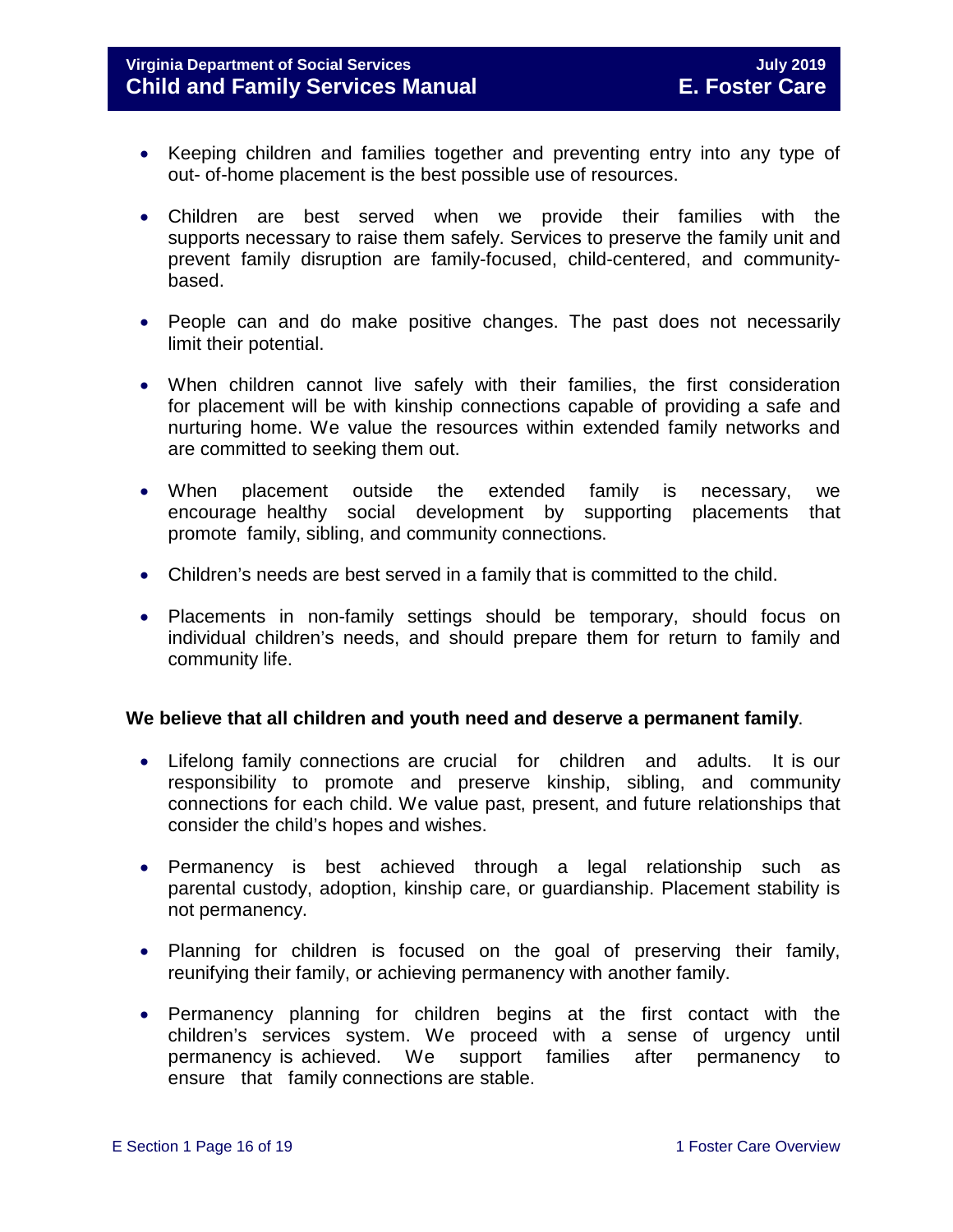**We believe in partnering with others to support child and family success in a system that is family-focused, child-centered, and community-based.**

- We are committed to aligning our system with what is best for children, youth, and families.
	- o Our organizations, consistent with this practice model, are focused on providing supports to families in raising children. The practice model should guide all of the work that we do. In addition to practice alignment, infrastructure and resources must be aligned with the model. For example, training, policy, technical assistance, and other supports must reinforce the model.
	- o We take responsibility for open communication, accountability, and transparency at all levels of our system and across all agencies. We share success stories and best practices to promote learning within and across communities and share challenges and lessons learned to make better decisions.
	- o Community support is crucial for families in raising children.
- We are committed to working across agencies, stakeholder groups, and communities to improve outcomes for the children, youth, and families we serve.
	- o Services to families must be delivered as part of a total system with cooperation, coordination, and collaboration occurring among families, service providers, and community stakeholders.
	- o All stakeholders share responsibility for child safety, permanence, and well-being. As a system, we will identify and engage stakeholders and community members around our practice model to help children and families achieve success in life, safety, life in the community, family- based placements, and lifelong family connections.
	- o We will communicate clearly and often with stakeholders and community members. Our communication must reinforce the belief that children and youth belong in family and community settings and that system resources must be allocated in a manner consistent with that belief.
- We are committed to working collaboratively to ensure that children with disabilities receive the supports necessary to enable them to receive their special education services within the public schools. We will collaboratively plan for children with disabilities who are struggling in public school settings to identify services that may prevent the need for private school placements,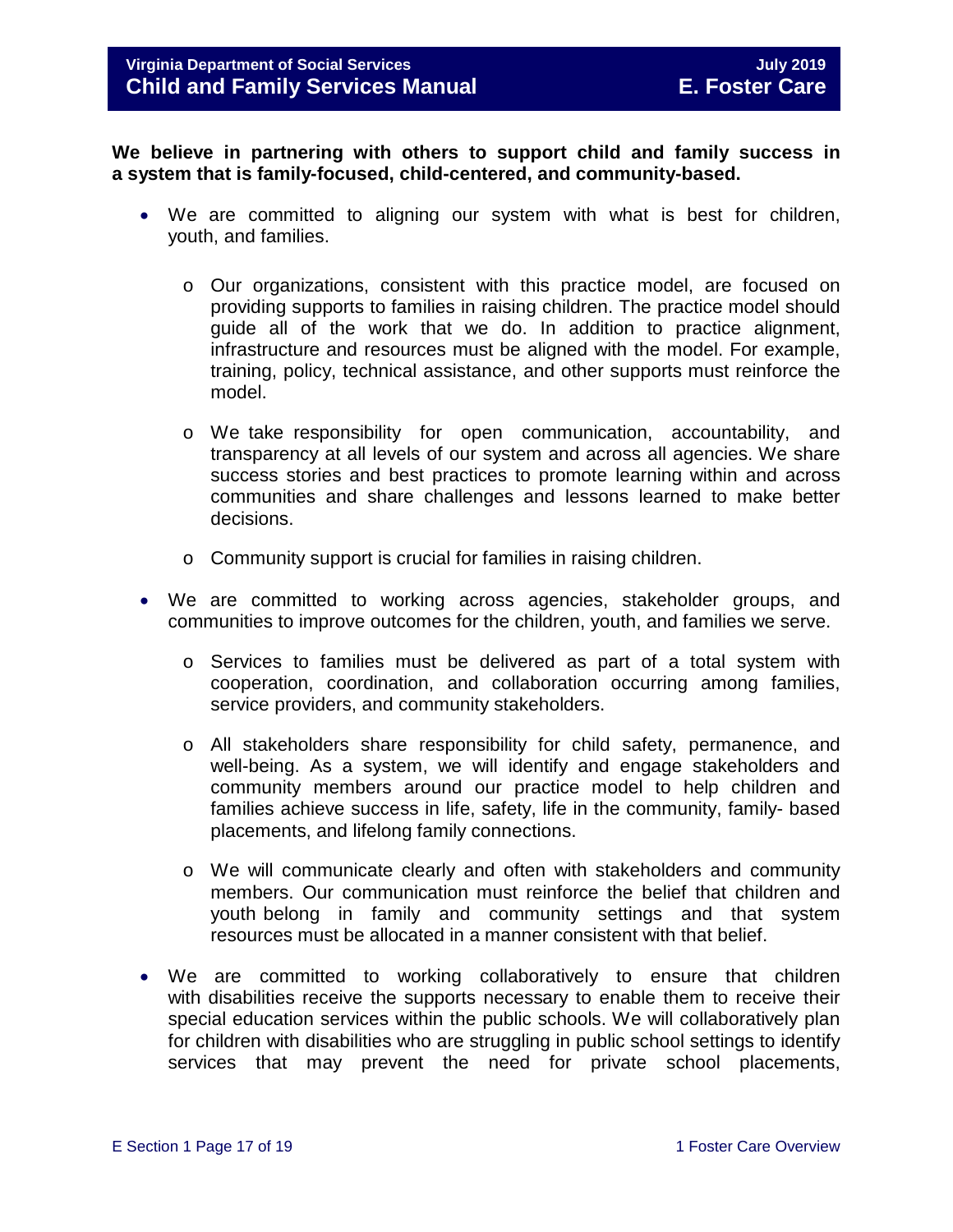recognizing that the provision of such services will maximize the potential for these children to remain with their families and within their communities.

#### **We believe that how we do our work is as important as the work we do.**

- The people who do this work are our most important asset. Children and families deserve trained, skillful professionals to engage and assist them. We strive to build a workforce that works in alignment with our practice model. These professionals are supported in this effort through open dialogue, clear policy, excellent training and supervision, formal and informal performance evaluation, and appropriate resource allocation.
- As with families, we look for strengths in our organization. We are responsible for creating and maintaining a supportive working and learning environment and for open, respectful communication, collaboration, and accountability at all levels.
- Our organizations are focused on providing high quality, timely, efficient, and effective services.
- Relationships and communication among staff, children, families, and community providers are conducted with genuineness, empathy, and respect.
- The practice of collecting and sharing data and information is a nonnegotiable part of how we continually learn and improve. We will use data to inform management, improve practice, measure effectiveness, and guide policy decisions. We must strive to align our laws so that collaboration and sharing of data can be achieved to better support our children and families.
- As we work with children, families, and their teams, we clearly share with them our purpose, role, concerns, decisions, and responsibility.

## <span id="page-17-0"></span>**1.5 Organization of manual**

The manual is organized to reflect the sequential order of practice in the field. It also includes information about funding for a particular service in the section where that service is described and directions for documentation of activities in OASIS. Most sections begin with a brief introduction, followed by an overall framework. The framework provides three fundamental cornerstones to help guide all decision-making and actions: 1) practice principles; 2) key legal citations; and 3) desired outcomes. The framework is followed by subsections delineating required procedures and effective practices. The last subsection provides resources and tools.

The following verbs are used to denote the type of action required:

• "Shall" means mandate or requirement by federal and/or state law or regulation or by State Board policy. It includes necessary actions that